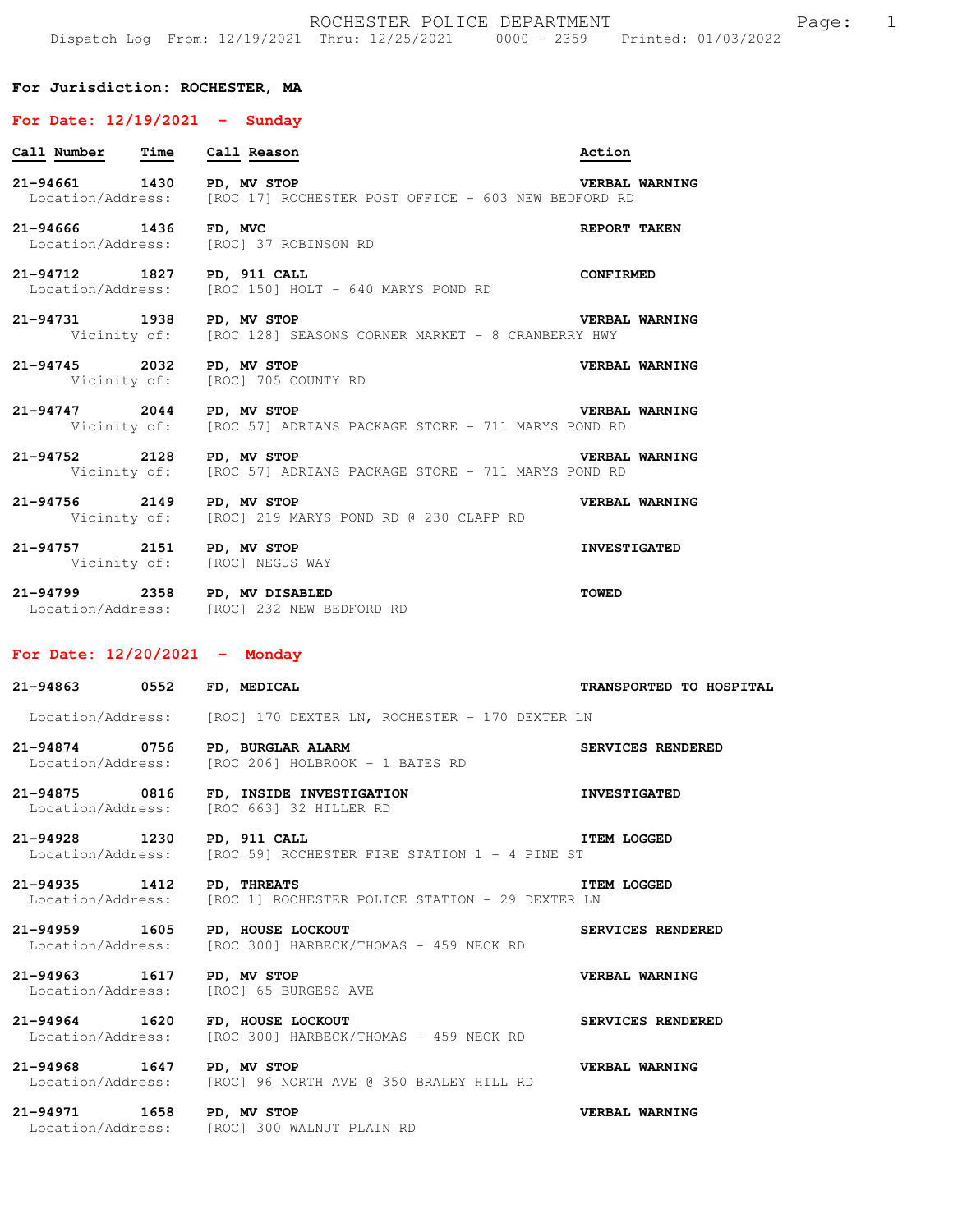ROCHESTER POLICE DEPARTMENT Page: 2 Dispatch Log From: 12/19/2021 Thru: 12/25/2021 0000 - 2359 Printed: 01/03/2022

**21-94973 1716 PD, MV STOP** CITATION ISSUED<br>Location/Address: [ROC 462] SECRET GARDEN SPA - 10 MARION RD [ROC 462] SECRET GARDEN SPA - 10 MARION RD **21-95023 2046 PD, MV STOP VERBAL WARNING**  Location/Address: [ROC] 1 NORTH AVE @ 0 FREETOWN TOWN LINE **21-95046 2250 PD, 911 CALL CONFIRMED**<br>
Location/Address: [ROC] 20 BENNER LN Location/Address: **21-95056 2322 PD, MV STOP ITEM LOGGED**  Location/Address: [ROC] NEGUS WAY

### **For Date: 12/21/2021 - Tuesday**

| 21-95102          | 0240 |  | PD, SUSPICIOUS ACTIVITY |  |                                         | <b>TOWED</b> |
|-------------------|------|--|-------------------------|--|-----------------------------------------|--------------|
| Location/Address: |      |  |                         |  | [ROC] 129 KINGS HWY @ 105 CRANBERRY HWY |              |

21-95120 0511 PD, MV STOP<br>Location/Address: [ROC] 219 MARYS POND RD @ 230 CLAPP RD [ROC] 219 MARYS POND RD @ 230 CLAPP RD

**21-95136 0815 PD, BURGLAR ALARM CONFIRMED**  [ROC] 341 NEW BEDFORD RD

**21-95217 1557 FD, OUTSIDE SMOKE INVESTIGATED**  Location/Address: [ROC] 1 GERRISH RD @ 1 FORSTER RD

**21-95235 1759 PD, RADAR TRAFFIC PATROL ITEM LOGGED**  Location/Address: [ROC] NEAR VERIZON BUILDING - NORTH AVE

**21-95242 1844 PD, COMMUNITY POLICING ITEM LOGGED**  Location/Address: [ROC 252] HARDY - 104 MARION RD

**21-95260 2008 PD, MV STOP VERBAL WARNING**  Location/Address: [ROC] 1 NORTH AVE @ 0 FREETOWN TOWN LINE

**21-95303 2243 PD, MV STOP CITATION ISSUED**  Location/Address: [ROC] 128 NORTH AVE

# **For Date: 12/22/2021 - Wednesday**

| 21-95395          | 0232 | <b>PD, RADAR TRAFFIC PATROL</b> |  |  |  |                                       |  | <b>ITEM LOGGED</b> |  |
|-------------------|------|---------------------------------|--|--|--|---------------------------------------|--|--------------------|--|
| Location/Address: |      |                                 |  |  |  | [ROC] 573 MARYS POND RD @ 1 PIERCE ST |  |                    |  |

**21-95412 0606 PD, ANIMAL CONTROL ITEM LOGGED**  Location/Address: [ROC] MATTAPOISETT RD

**21-95474 1133 FD, MEDICAL TRANSPORTED TO HOSPITAL** 

Location/Address: [ROC 8] ROCHESTER SENIOR CENTER - 67 DEXTER LN

**21-95488 1236 FD, MEDICAL TRANSPORTED TO HOSPITAL** 

Location/Address: [ROC] 525 WALNUT PLAIN RD, ROCHESTER - 525 WALNUT PLAIN RD

**21-95493 1332 PD, MV STOP VERBAL WARNING**  Vicinity of: [ROC] 300 NEW BEDFORD RD

**21-95503 1441 PD, COMMUNITY POLICING ITEM LOGGED**  Location/Address: [ROC 346] GEORGE - 531 MARYS POND RD

**21-95504 1452 PD, COMMUNITY POLICING 11-95504 ITEM LOGGED**<br>
Location/Address: [ROC] 115 WALNUT PLAIN RD [ROC] 115 WALNUT PLAIN RD

**21-95508 1511 PD, COMMUNITY POLICING ITEM LOGGED**  Location/Address: [ROC 440] GRAY/HICKS/PARKER - 18 EDWARDS LN

**21-95526 1654 PD, COMMUNITY POLICING SERVICES RENDERED**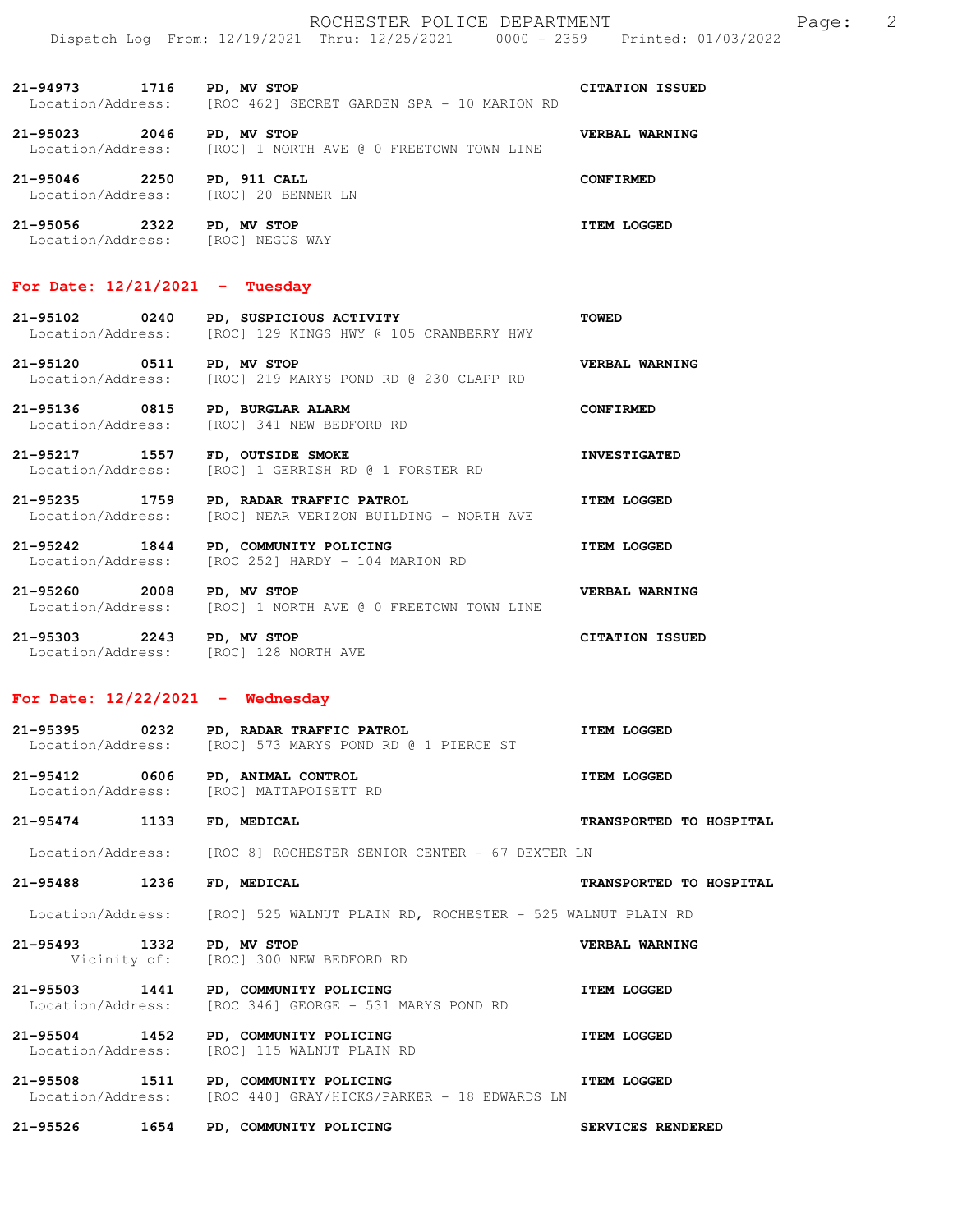Location/Address: [ROC] 368 NORTH AVE

21-95538 1739 PD, MV STOP<br>Location/Address: [ROC] 230 CLAPP RD @ 219 MARYS POND RD [ROC] 230 CLAPP RD @ 219 MARYS POND RD

**21-95541 1756 PD, GENERAL SERVICES ITEM LOGGED**<br>Location/Address: [ROC 1] ROCHESTER POLICE STATION - 29 DEXTER LN [ROC 1] ROCHESTER POLICE STATION - 29 DEXTER LN

**21-95545 1821 PD, COMMUNITY POLICING COMMUNITY POLICING ITEM LOGGED ITEM LOGGED** Location/Address:

**21-95563 2011 PD, MV STOP VERBAL WARNING**  Location/Address: [ROC] 211 BRALEY HILL RD

**21-95576 2107 PD, MV STOP VERBAL WARNING**  Location/Address: [ROC] 128 NORTH AVE

**21-95581 2122 PD, MV DISABLED INVESTIGATED**  Location/Address: [ROC] 160 SNIPATUIT RD @ 160 HARTLEY RD

**21-95593 2223 PD, MV STOP VERBAL WARNING**  Location/Address: [ROC] 150 NORTH AVE

**21-95602 2249 PD, MV STOP VERBAL WARNING**  Location/Address: [ROC] 245 ROUNSEVILLE RD @ 230 VAUGHAN HILL RD

**21-95607 2314 PD, SUSPICIOUS ACTIVITY INVESTIGATED**  Location/Address: [ROC 2] ROCHESTER TOWN HALL - 1 CONSTITUTION WAY

**21-95612 2334 PD, MV STOP VERBAL WARNING**  Location/Address: [ROC 82] MASS AUTO TUNE & AIR CONDITIONING - 15 NEW BEDFORD RD

### **For Date: 12/23/2021 - Thursday**

**21-95734 1045 PD, ANIMAL CONTROL ITEM LOGGED**  [ROC] 705 WALNUT PLAIN RD **21-95735 1053 PD, MV STOP VERBAL WARNING**  Location/Address: [ROC] 96 NORTH AVE @ 350 BRALEY HILL RD

**21-95746 1211 PD, MV STOP VERBAL WARNING**  Location/Address: [ROC] NEW BEDFORD RD

**21-95778 1525 PD, COMMUNITY POLICING SERVICES RENDERED**  Location/Address: [ROC 152] ROY - 555 MARYS POND RD

**21-95800 1712 PD, MV STOP VERBAL WARNING**  Location/Address: [ROC] 306 MARYS POND RD

21-95803 1720 PD, COMMUNITY POLICING **ITEM LOGGED** Location/Address: [ROC 152] ROY - 555 MARYS POND RD

**21-95805 1720 PD, COMMUNITY POLICING SERVICES RENDERED**  Location/Address: [ROC 152] ROY - 555 MARYS POND RD

**21-95808 1745 PD, MV STOP VERBAL WARNING**  Location/Address: [ROC] 445 NEW BEDFORD RD

**21-95813 1756 PD, MV STOP VERBAL WARNING**<br>Location/Address: [ROC 128] SEASONS CORNER MARKET - 8 CRANBERRY HWY [ROC 128] SEASONS CORNER MARKET - 8 CRANBERRY HWY

**21-95835 1859 FD, MVC SERVICES RENDERED**  Location/Address: [ROC] OFF RAMP - RTE 495 SB S EXIT 2

**21-95855 2049 PD, 911 CALL INVESTIGATED**  Location/Address: [ROC 115] COVANTA SEMASS - 141 CRANBERRY HWY

21-95863 2120 PD, MV STOP **VERBAL WARNING**<br>
Location/Address: [ROC] 120 NORTH AVE Location/Address: